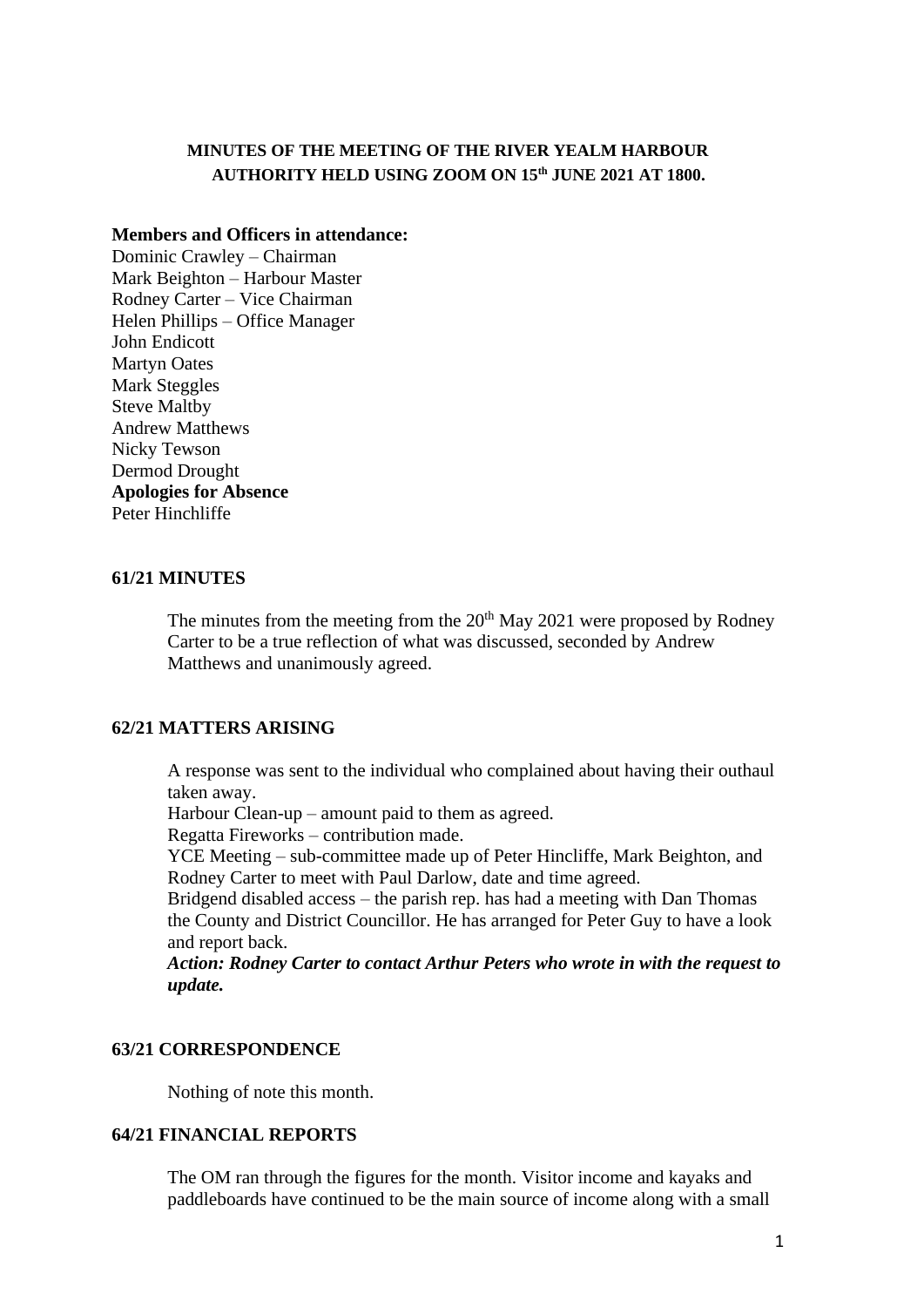amount from producing the Harbour Guide in house. Expenditure coming in under budget has resulted in there being a small increase in cash held at the bank at the end of the year.

# **65/21 HARBOUR MASTER'S REPORT**

- 1. Visitor boat nights are 30 short of our record year in 2009.
- 2. Kayaks and Paddle boarding continues to be very busy with 920 stickers issued to date.
- 3. Aggressive Behaviour there have been four incidents to report this month.
- 4. On the water there have been two collisions and one boat becoming entangled in a residence mooring.
- 5. A meeting was held with Sam Milne manager of The Yealm to discuss arrangements for owners tying boats to the quay. Further discussions are to be held.
- 6. A cordoned swimming area has been set up off the end of Pope's Quay.
- 7. The Deputy HM has settled in well and is helping with the smooth day to day running of the river.
- 8. Lunch time visitors in boats using moorings or pontoons will be charged for visits in July and August. This will be at half the night rate.

# **66/21 POLICY REVIEW**

Regulation 17. The proposed new wording was put to the committee. A member expressed reservations about the point that an existing mooring holder who had been there for a number of years could be asked to leave the river. He also felt it was important to note that this change would not absolve the Harbour Authority from liability should an incident occur.

After considerable deliberation, Rodney Carter proposed that we add the following addition to the existing regulation 17:

*"17.2 Owners and/or users of vessels using the Harbour are responsible for the security. maintenance and seaworthiness of the vessels in their charge. They are also responsible for the safety of everyone on board a vessel in their charge. 17.3 The Harbour Master may advise on the suitability of a particular mooring for a vessel. However, the moorings in the Harbour are largely swinging moorings. In certain tidal and/or weather conditions moored vessels may touch and cause damage to one another. It is the responsibility of the owner and/or user to monitor their vessel on its mooring and report any problem immediately to the Harbour Master. In such circumstances it may be necessary to require a vessel to relocate to a different mooring either temporarily or permanently, require the mooring holder to move the mooring or to require a vessel to leave the Harbour until a solution is found.* "

Steve Maltby seconded the proposal. Martyn Oates voted against the proposal. All other members voted in favour, so the proposed revisions to Regulation 17 were approved.